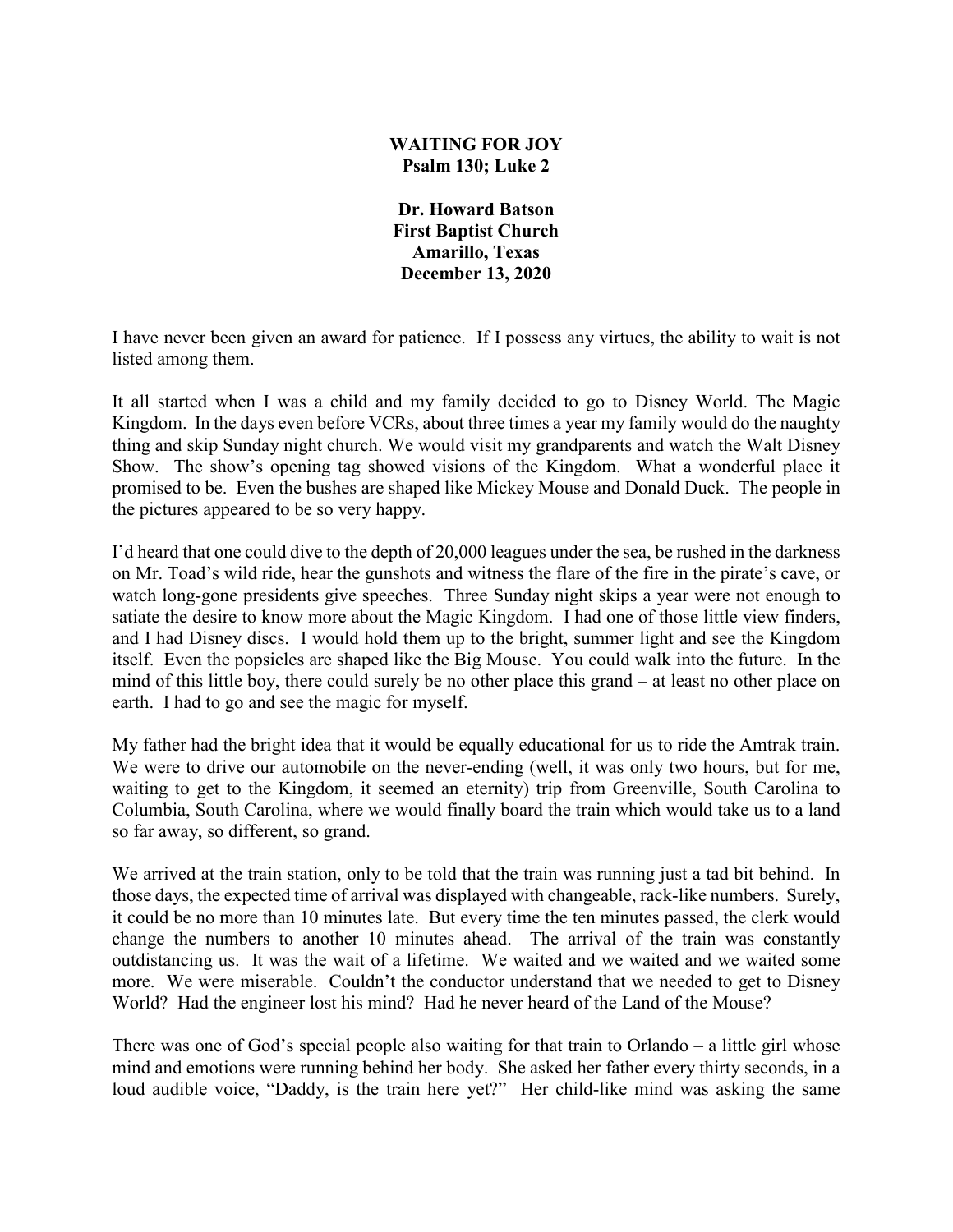question that all of us were trying to ignore. We were trying to entertain ourselves, or at least my mother was – trying to entertain her two sons with something, anything to get their mind off of waiting for the train. Like dripping water, this special, innocent girl asked her father at calculated, repetitious intervals: "Daddy, is the train here yet?" "Daddy, is the train here yet?" "Daddy, is the train here yet?"

So there we sat in a train station, from ten o'clock to eleven o'clock, to 12 a.m. to 1 a.m. to 2 a.m. I don't even remember when we boarded. Hearing every 30 seconds the repeated question, "Daddy, is the train here yet?"

Waiting in the Amtrak train station was one of those rare moments in life when seconds seem like years, minutes become decades, and hours become millennia.

Finally, at last in the great distance we heard the whistle of the train. What relief I felt when, at last, the train to the Magic Kingdom pulled into the station.

Waiting. Waiting. Waiting.

The Covid culture has created a lot of waiting as well. The *Wall Street Journal* recently published an article entitled "Some Peloton Buyers Are Sick of Waiting." With all the stay-at-home orders in place and the need to exercise, people have turned to Peloton, but Peloton can't produce the exercise equipment fast enough to meet the demand. Customers are griping online, flooding customer service lines and defecting to competing brands because they have lost their patience with Peloton. (Sharon Terlep, 11/24/2020)

Quite truthfully, it seems that no matter what business someone is in, the conversation begins with, "Due to Covid," and then you're told to lower your expectations, increase your anticipation, and wait.

Yes, the Covid culture is a culture of waiting. "Well, Mr. Batson, due to the Covid outbreak we're not able to get the parts in anymore." Whether it's an exercise bike, wooden pickets for a common fence, or car parts for repair, you're going to have to get used to waiting in the Covid culture.

And then all the defendants waiting for their day in court because in many places the Covid crisis has shut down the judicial system. Due to Covid, you'll be behind bars until.... (Jenni Bergal, "Pause leaves 'a lot of people sitting in jail'," amarillo.com, 12/9/2020; article originally published in *Stateline*, an initiative of The Pew Charitable Trusts).

The psalmist knew something about waiting.

Psalm 130:5-6 I wait for the Lord, my soul does wait, and in His word do I hope. My soul waits for the Lord more than the watchmen for the morning; Indeed, more than the watchmen for the morning.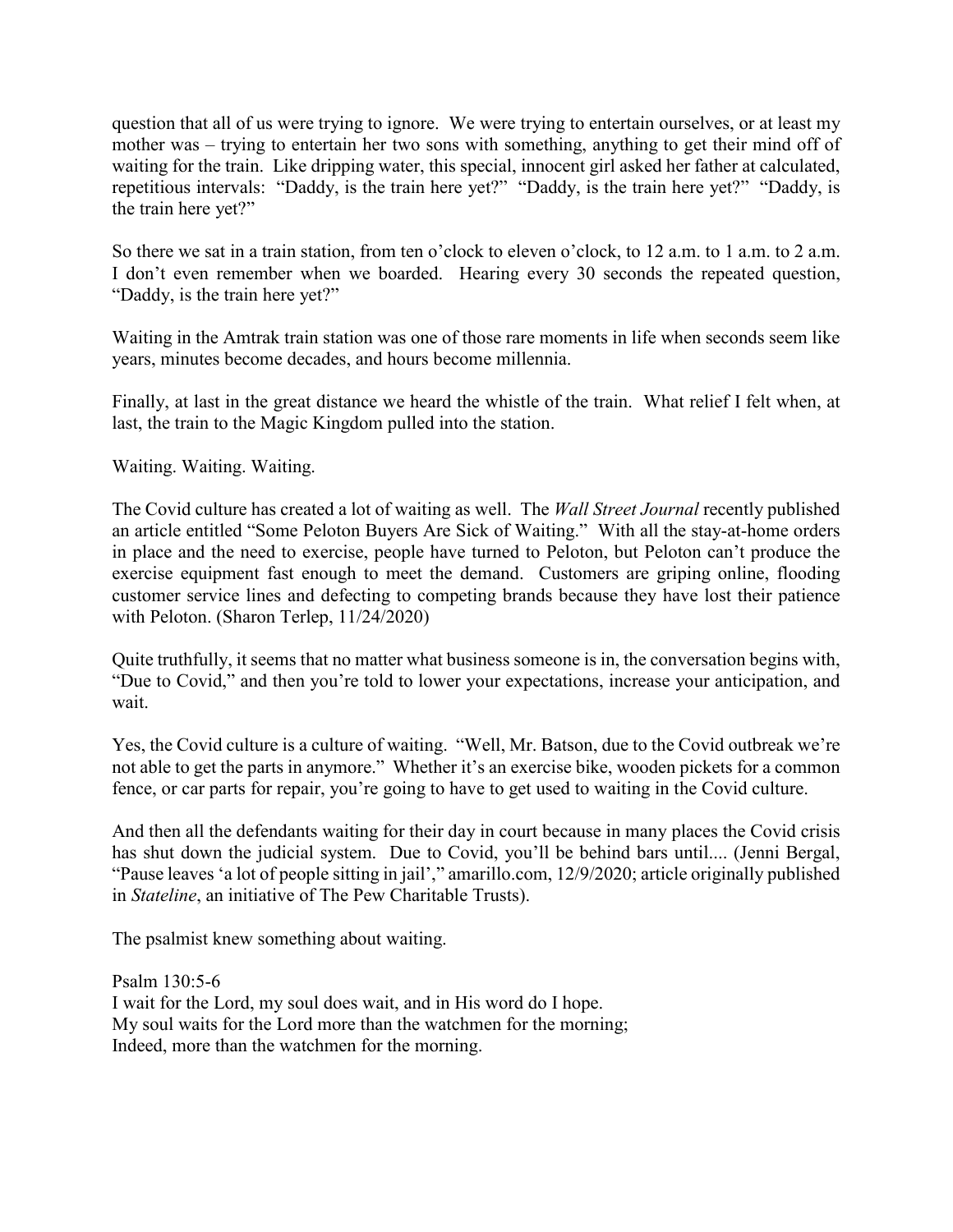In Psalm 130, the psalmist is waiting for the Lord's forgiving love. In the beginning of the psalm, out of the depths of sorrow and sin, he cries to the Lord: "O God, hear my voice. And Lord, if you should mark iniquities, who would be able to stand before you? But there is forgiveness with You, O God."

The psalmist is crying out of the depths – the depths of despair, the depths of distress, the depths of depression.

But he is waiting (v. 5). His soul waits.

And it's God's word – that's where he finds his hope, like that watchman who is assigned to stand on the wall and long for the sunrise of the morning, knowing that his shift is over and the city is safe. The sunlight brings hope that the darkness has evaporated and all is well.

More than the watchman on the wall who looks, waits, and yearns for tomorrow, I wait. A lot of us, right now, can relate to that watchman on the wall who yearns not for yesterday but for tomorrow, to be assured everything is okay.

Waiting is that hard time. Waiting for the results of the medical test, the biopsy. "Surely they'll call today. What time do you think the doctor's office closes? If they got the report, they would call, wouldn't they? Let me check my medical portal one more time to see if it's been posted."

Like ancient Israel waiting for the arrival of her Messiah, the psalmist is waiting. "My soul waits for the Lord more than they that watch for the morning."

Oh, I bet you've wrestled with the demons of the darkness and waited for the morning more than once on your restless bed.

The psalmist is waiting for something large enough to re-shape his whole life. (John Vannorsdall, "Waiting," *Journal for Preachers*, Vol. XLIV, No. 1, Advent 2020)

Ever lost electricity just when you need it the most? It happened this Thanksgiving Day in some of our neighborhoods, including a portion of Sleepy Hollow. What if the turkey is already in the oven and the power gets shut off for a couple of hours? Do you toss it out? Can you heat it back up? What do you with a half-baked bird on Thanksgiving Day?

You wonder how many times people checked their texts and emails to find out when the energy company was expecting the power to be restored on Thanksgiving Day. How long will it be?

The pre-eminent question on ancient Israel's mind: "How long will it be until Messiah, until the joy that comes with Messiah?"

Waiting on the Lord is not like ordinary waiting, is it? It's waiting for that event that absolutely transforms everything. Changes everything. Demands everything. Delivers everything. Waiting on the one event, on that one person, the Messiah-moment that creates the possibility of something new.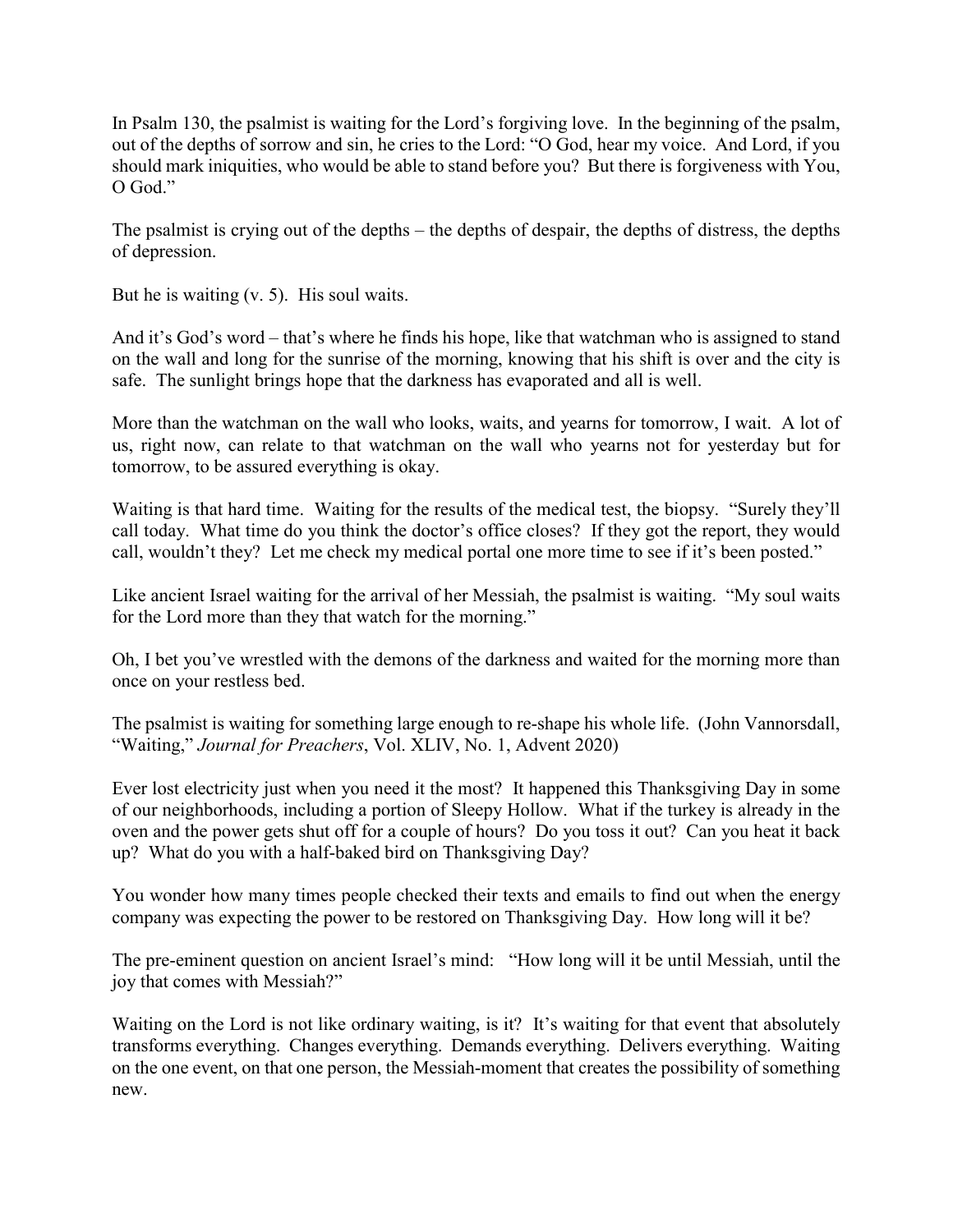As Lutheran pastor John Vannorsdall, once chaplain at Yale, said, "Waiting for the Lord is like waiting for some astonishing news to greet us in the morning." That morning discovery that changes everything – like during the night, even though it wasn't found in the forecast, a blizzard dumps ten inches of snow on the plains of West Texas, and everything is closed that day. No school. No shop. And all of a sudden, you have the gift of a day to do all the things you wished you had a day to do. Life has to be reoriented when a blizzard bombards you.

A surprise in the morning – waiting, waiting for that thing that changes everything.

Or it could be like waiting on something that is global. Like war. Waiting for a war to begin or end. Those who can remember the feelings around World War II know about what I speak. The war itself gathered everybody up and called Americans to be concerned for one another's sons and daughters. All of a sudden, people were talking with deep compassion to other folks they had never met. Like waiting for that kind of war time, where lives are changed and whole societies become supportive – and nothing much is ever the same again, at least for a time. "WAR OVER. Troops Headed Home."

Like waiting for war and peace, we wait on the Lord.

Christmas brings all that together, doesn't it? To wait for Christmas is to wait for the Lord. Advent is our preparation for His arrival. The Lord of Christmas is the One for whom we wait. We wait for the Lord who was before we were. The Lord who knows the world from its birth and is not intimidated by its great size or plethora of problems. The God who will not stay away, despite the fact that this peopled sphere went wrong from the beginning, from the first bite of the forbidden fruit to the present day, with every sorry act of selfishness, destruction, and hate.

More than the watchman waiting for the morning, the one with night duty who can't wait to see the sunrise, we wait for the Christ of Christmas.

Turn over from Psalm 130 to Luke 2:8.

In the same region there were some shepherds staying out in the field and keeping watch – there's our watchmen – over their flock by night.

The flock that was being tended is close to the city of Bethlehem. Perhaps these sheep were headed to Jerusalem to be used as a sacrifice in the temple. Darkness had already descended, and the shepherds took turns standing guard over the flock. Thieves, hungry beasts – both forever lurking in the shadows of the night.

As the shepherds watch and wait for the morning, an angel of the Lord suddenly stands before them, the glory of the Lord shines around them, and they are absolutely terrified. Darkness instantly defeated by transcendent light. And the first words out of the mouth of the angel are "Fear not," which tells you the shepherds were frozen with fear.

Fear not, because you have been waiting for joy, and I'm bringing you joy. "Fear not, for behold, I bring you good news of great joy which will be for all people everywhere."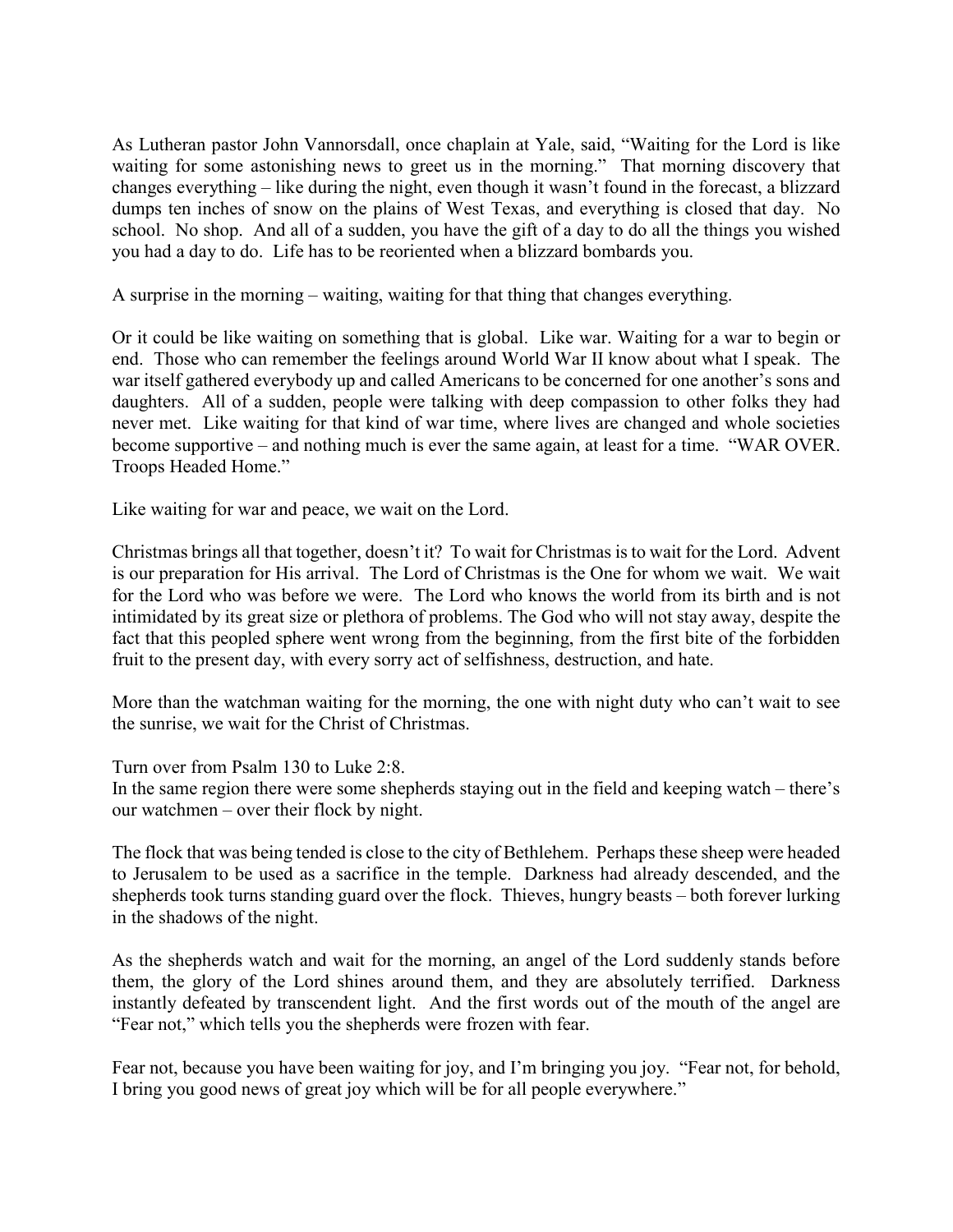Don't be frightened. I'm the messenger of good news. The waiting is over. Your journey has, at last, arrived at joy. And not just for you, but all people, everywhere.

All of life is captured in the image of waiting through the night. The watchman on the wall, standing guard over the city, longing for the first rays of the sun over the landscape. God's people, ancient Israel, living in darkness and waiting for the moment of the Messiah.

We are waiting, and it won't be long. The Messiah will be born. And though we once joined the people who cry out, "How long must we wait until we see the coming of the Promised One, the hope of the ages fulfilled," He will, at last, be here. The waiting for joy, the waiting for Jesus the Savior will be over.

Notice what the angel says. "For today in the city of Bethlehem there has been born for you a Savior, who is Christ the Lord." **Savior** – the one who saves from all dangers, the one who saves from sin and death, the one who gives blessedness in the full sense of the word. **Christ the Lord**, meaning "the Anointed One," the prophet, the priest, the king, the Messiah who is, at last, God in the flesh.

Good news of great joy. The waiting is almost over.

You're an expecting young mother. The due date has arrived, and yet the baby has not. And so you wait. And you wonder, "Is today the day for the delivery." The spare bedroom has been painted. The crib assembled. The thank-you cards written. And you wait – wait the arrival of that little baby that is going to change everything forever.

And Israel had been waiting on the birth of a baby boy that would be like no other ever born, for he would be God's anointed. And later we learn He would be God Himself. A creator clothed in flesh.

And oh, yeah, the angel said, "Don't look for trumpets to blare or for the infant to be placed in a palace. No royal robes for this infant king. He'll have hand-me-down clothes and be placed in a feeding trough."

The distinguishing sign of the birth of the Son of God will be hand-me-down clothes and a feeding trough. When God writes a story, the narrative always takes the strangest turns.

And yet, Herod will shake in his boots because a baby king –a real Jewish king from David's descendants – has been born.

And lest we think that angel was alone that evening, suddenly the sky is filled with a heavenly host, doing what all creation should do – praising Creator, praising God, saying, "Glory to God in the highest, and on earth peace, goodwill toward men."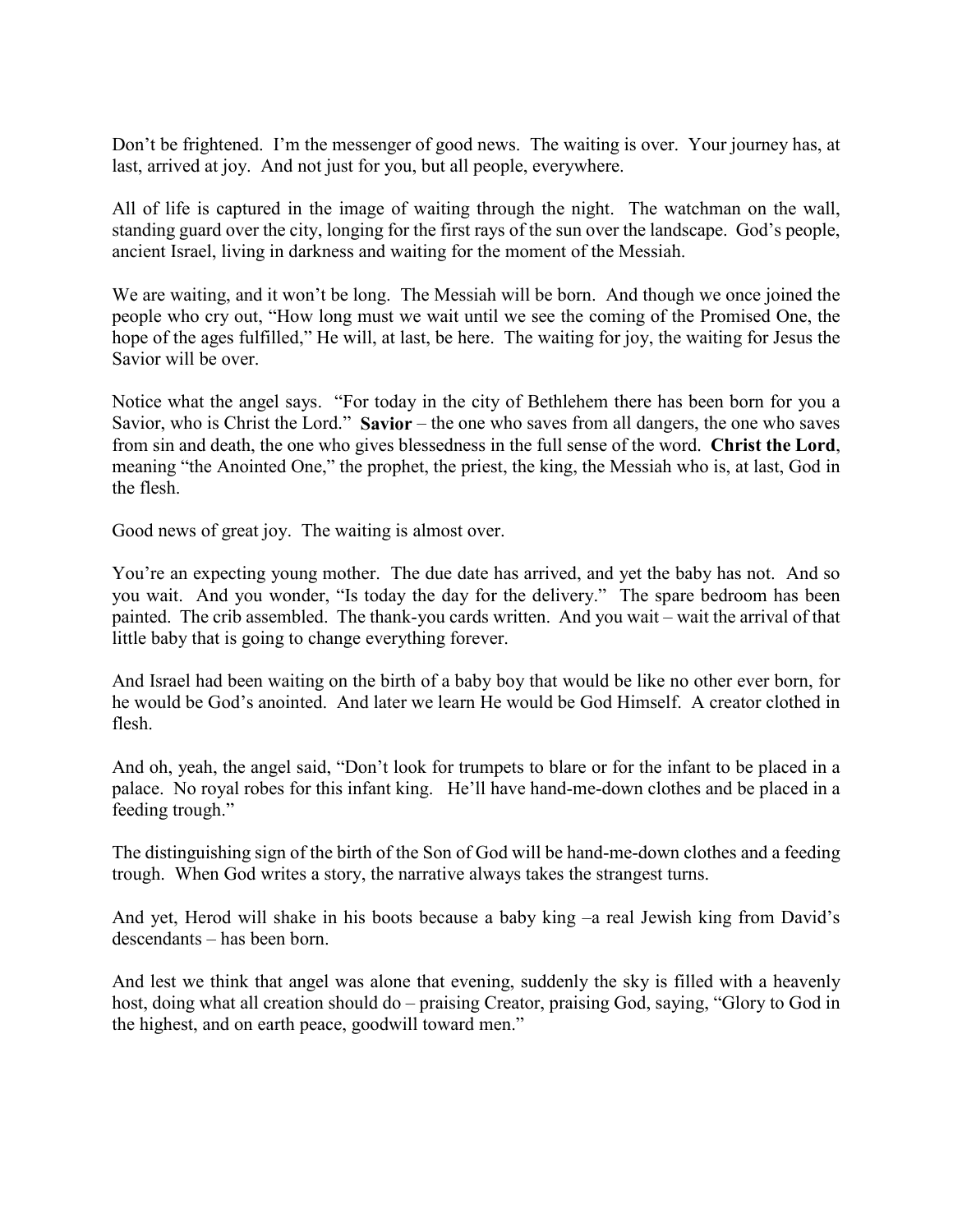Some of you are waiting today. Every year, at this time of year, we begin to wait on the Bethlehem Baby. Why some kids even count down the days by opening paper doors on calendars filled with chocolate. We wait because of the hope that He brings, because we're waiting on joy.

Some of us are waiting on this baby to be born because his birth tells us that it's okay for the one that we love to die. For this baby will die too, and then He will rise again and invite us to journey with Him – both to the cross and to the glory of the resurrection. And when He gets here, we will know that it's okay. Death, the enemy is defeated, and we don't have to be afraid anymore.

Some of you wait for that baby for the forgiveness of sin, to know that the deeds done yesterday are forgotten, forgiven, and you can – yes – begin again.

Some of us need the baby to come this Covid Christmas, to know that we're going to be okay, that there will be joy again at the end of this nightmarish journey called "pandemic" – that even in our worst nightmare, the Messiah will still come and journey with us. We can't do this without Him here.

The days of December are days of expectancy. A time of waiting on the baby, of waiting on joy. So when you're busy cooking the extra confections – remember it's because the baby is coming. When you're busy trimming the tree – remember it's because the baby is coming. When you're out buying gifts and trying to decipher what to get your grandmother – remember it's because the baby is going to be born.

And when He is born, the waiting for joy is over.

God, we need You now like never before. We are scared and scarred, divided and downcast, fearful and forgotten, tired and troubled. God, we feel weak and we worry, we are lonely and loath another evening alone. We are shut-in or shut-out, but on either side of the equation we cannot exchange the healthy hugs that assure us we are remembered.

And so, you see, God, we are left waiting for the miracle the birth of the Messiah will bring.

We will not leave our post. No, like the watchmen on the wall waiting for the first rays of the sun peeking over the horizon, we long for the first sights and sounds of Christmas that remind us that – at just the right time – the Messiah will arrive to walk beside us.

He will multiply the manna, turn the water into wine, walk on the water, call the dead forth from the grave, offer forgiveness when the mobs are ready to stone us, and tell us we can start all over again.

Exercising power over both sin and death, He will invite us to a banquet, telling us to take a seat at the party that lasts forever.

He will call us to obedience and humility, turning us into grace receivers and grace givers.